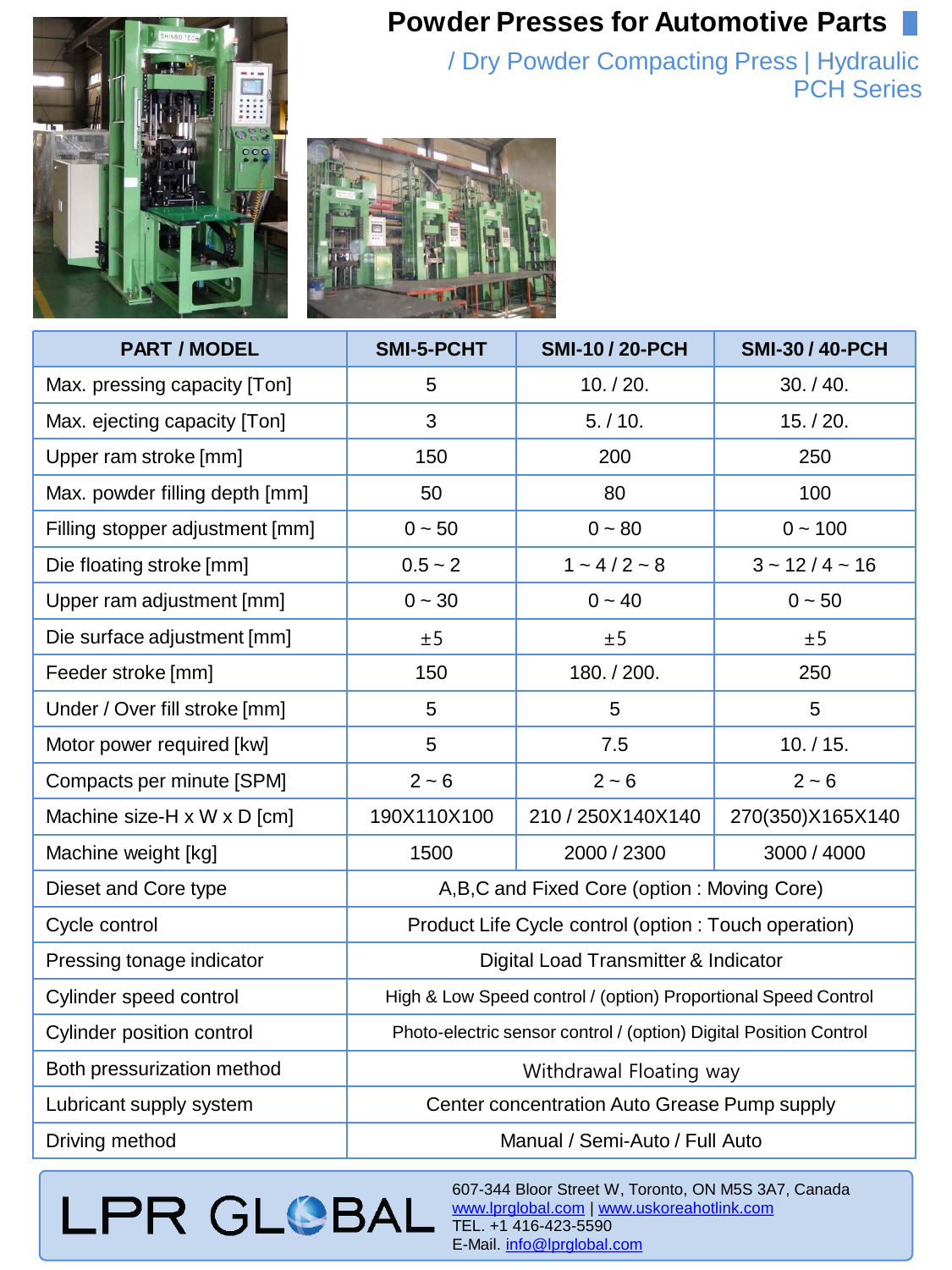## **Powder Presses for Automotive Parts**

/ D ry Powder Compacting Press | Hydraulic





| <b>PART / MODEL</b>             | <b>SMI-60/</b><br>80-PCHT                                         | <b>SMI-100-PCH</b> | <b>SMI-200/</b><br><b>300-PCH</b> |
|---------------------------------|-------------------------------------------------------------------|--------------------|-----------------------------------|
| Max. pressing capacity [Ton]    | 60/80                                                             | 100                | 200 / 300                         |
| Max. ejecting capacity [Ton]    | 30/40                                                             | 50                 | 100/150                           |
| Upper ram stroke [mm]           | 300                                                               | 300                | 350                               |
| Max. powder filling depth [mm]  | 120                                                               | 150                | 150                               |
| Filling stopper adjustment [mm] | $0 - 120$                                                         | $0 - 150$          | $0 - 150$                         |
| Die floating stroke [mm]        | $5 - 20$                                                          | $7 - 30$           | $10 - 40 / 15 - 60$               |
| Upper ram adjustment [mm]       | $0 - 60$                                                          | $0 - 80$           |                                   |
| Die surface adjustment [mm]     | ±5                                                                | ±5                 | ±10                               |
| Feeder stroke [mm]              | 300                                                               | 350                | 450                               |
| Under / Over fill stroke [mm]   | $\overline{5}$                                                    | $\overline{5}$     | 15                                |
| Motor power required [kw]       | 20/25                                                             | 30                 | 40                                |
| Compacts per minute [SPM]       | $2 - 6$                                                           | $2 - 6$            | $1 - 4$                           |
| Machine size-H x W x D [cm]     | 350(410)X210X200                                                  | 450X230X250        | 480(530)X280X308                  |
| Machine weight [kg]             | 4500 / 5000                                                       | 8500               | 12000 / 18000                     |
| Dieset and Core type            | A,B,C and Fixed Core (option: Moving Core)                        |                    |                                   |
| Cycle control                   | Product Life Cycle control (option : Touch operation)             |                    |                                   |
| Pressing tonage indicator       | Digital Load Transmitter & Indicator                              |                    |                                   |
| Cylinder speed control          | High & Low Speed control / (option) Proportional Speed Control    |                    |                                   |
| Cylinder position control       | Photo-electric sensor control / (option) Digital Position Control |                    |                                   |
| Both pressurization method      | Withdrawal Floating way                                           |                    |                                   |
| Lubricant supply system         | Center concentration Auto Grease Pump supply                      |                    |                                   |
| Driving method                  | Manual / Semi-Auto / Full Auto                                    |                    |                                   |

LPR GLOBAL

283 Danforth Ave. Suite 348 Toronto, ON Canada M4K 1N2 [www.lprglobal.com](http://www.lprglobal.com/) / [www.uskoreahotlink.com](http://www.uskoreahotlink.com/) TEL. +1 416 – 423 – 5590 E-Mail. [info@lprglobal.com](mailto:info@lprglobal.com)